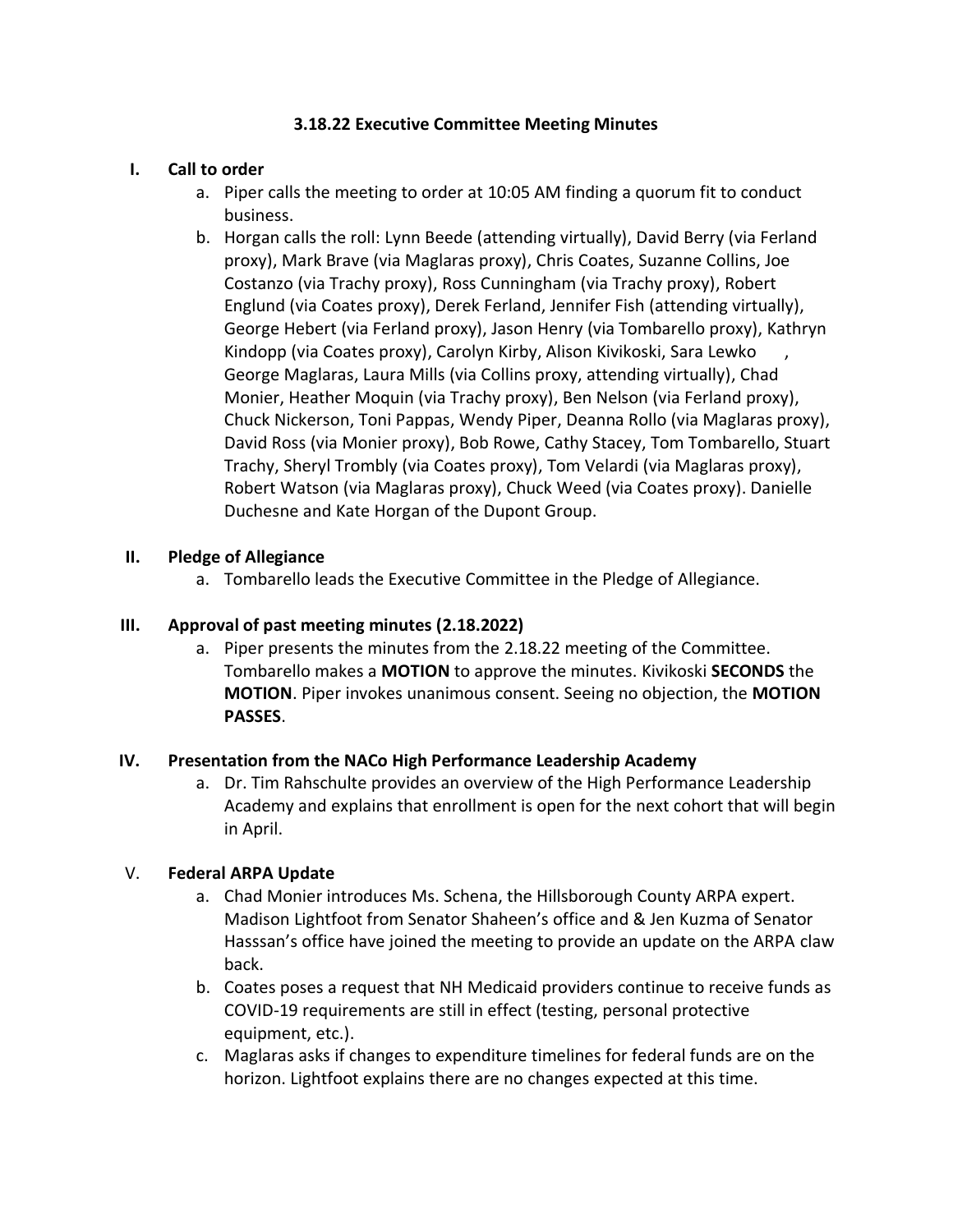d. Lightfoot explains the application process can be found at [https://www.shaheen.senate.gov/appropriations-request.](https://www.shaheen.senate.gov/appropriations-request)

## **VI. Financial update – Sue Collins**

**a.** Collins presents the financials from February 2022. Collins notes that the dues are coming in at a good rate. Collins also explains that the fund balance will be reduced by \$100 due to a payment made by a vendor via Eventbrite. Tombarello makes a **MOTION** to accept the financial report. Pappas **SECONDS** the **MOTION**. Piper invokes unanimous consent and hearing no objection, the **MOTION PASSES**.

### **VII. Executive Committee appointments**

- a. Merrimack County has appointed Heather Moquin, Nursing Home Administrator, to fill the vacant Merrimack seat.
- b. Carroll and Grafton still have one empty seat each.

### **VIII. Awards Committee**

- a. Following the bylaws, Piper called for the establishment of an Awards Committee with the purpose of determining the awards process, ceremony structure, and awards.
- b. The following people were proposed to the slate of Committee members: Alison Kivikoski for Rockingham; Jen Fish for Coos; Sara Lewko for Merrimack; Bob Englund from Cheshire; Ray Bower for Strafford. No motion was made, a complete slate will be determined at the next meeting.

# **IX. Rumford Management Contract**

- a. Piper reports that the Officers voted to recommend the Rumford Management contract to the Executive Committee. There will be no White Birch contract.
- b. Monier asks about an organizational chart of Rumford and Horgan explains that one has not been provided or previously requested.
- c. Horgan explains that the regular monthly payment has not changed and a single \$10,000 payment related to the additional Conference work has been added.
- d. Discussion to change the amount detailed in section 4 to \$112,000 annually instead of the duration of the term. Kirby makes a **MOTION** to approve the contract with the amendment. Maglaras **SECONDS** the **MOTION**. Piper invokes unanimous consent and hearing no objection, the **MOTION PASSES**.

# **X. Annual Conference Update**

a. Lewko explains increases to registration rates and select sponsorship rates.

# **XI. Officer Elections**

- a. Officer elections are coming up in December. Following the bylaws
- b. Section VI: "The Officers shall remain a part of the Executive Committee. Appointed or elected officials of member counties in good standing are eligible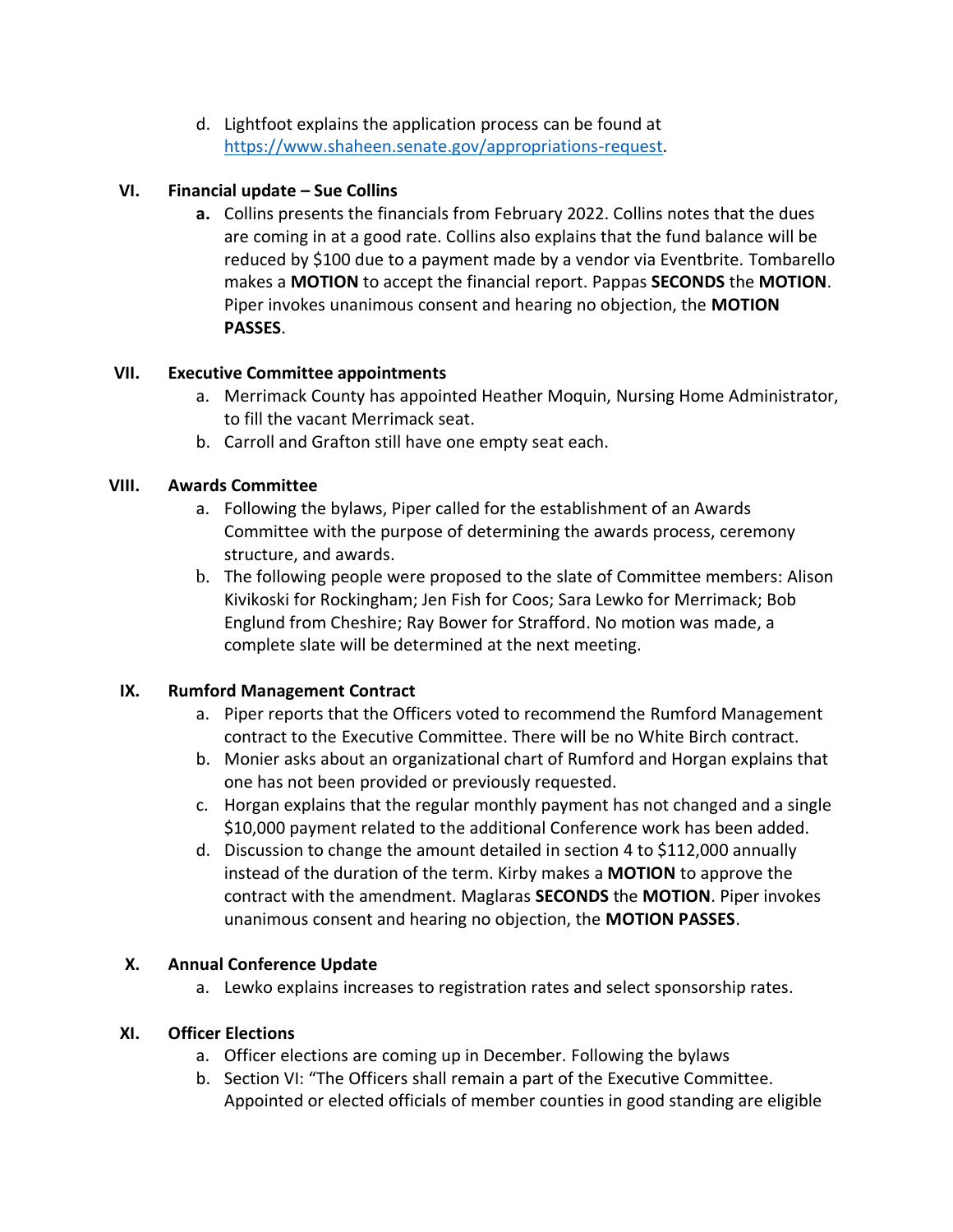to serve as and become an Officer, while 2 Officer positions must be filled by elected county officials."

- c. Section VI.2. Term: The Officers shall hold office for two years. All Officers shall assume their positions on adjournment of the last meeting of the calendar year. An Officer may serve for two continuous terms and then must take a one-term break before serving for two more terms. No limit on the number of terms.
- d. Section VI.3. Nominations: The nominations process shall be led by the Vice President. Nominations may be made by any member of the Executive Committee in good standing. The call for nominations will be made to the Executive Committee by the scheduled November Executive Committee meeting in even numbered years, including information regarding the roles and responsibilities of each Officer position. Nominations shall be accepted from the floor during the last meeting of the calendar year.
- e. Section VI.4. Election: Officers shall be elected at the last meeting of evennumbered years, per the nominations process as defined in Section VI.4. Officers shall be elected by a majority vote of the Executive Committee. Every Officer must be from a member county in good standing for the term of their respective office in the Corporation.

# **XII. Strategic Planning Committee update – Derek Ferland**

a. Ferland explains that there is no update from the Committee. Ferland plans to review membership and plan meeting dates.

# **XIII. County-State Finance Committee Nomination**

- a. Ted Purdy was nominated and approved to serve on the County-State Finance Committee in September 2020 for a term that expires in September 2022. Ted Purdy is retiring and stepping down from the Committee. Following the bylaws, NHAC President Piper must make the nomination and then the Executive Committee may vote to approve the nomination.
- b. Piper announced the nomination of Craig Labore to serve on the County-State Finance Committee to fulfill Purdy's term through September 2022. Maglaras makes a **MOTION** to approve the nomination of Labore to the Committee. Collins **SECONDS** the **MOTION**. Piper invokes unanimous consent, and hearing no objection, the **MOTION PASSES**.

# **XIV. County-State Finance Committee update – David Ross**

a. The Committee will meet next on 3.28 and the Committee will then convene quarterly meetings.

# **XV. State Government updates**

a. Horgan explains HB 1397 regarding length of term for select elected officials. On the topic, Pappas explains that the Sheriffs support the 4-year term. Rowe explains the benefit of a citizen government based on 2-year terms. Horgan explains that the original position of the NHAC was to support the bill as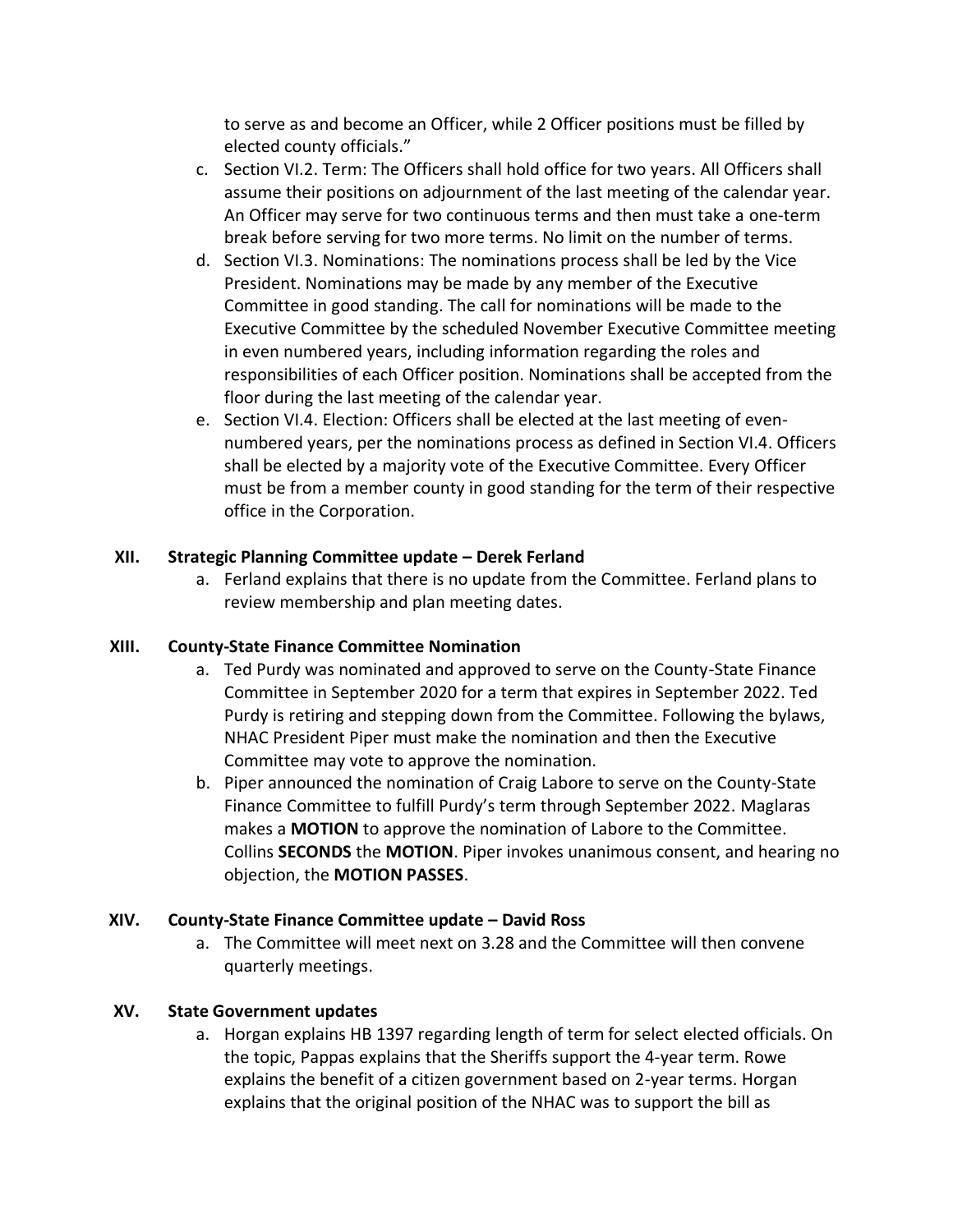introduced as it only affected Rockingham County. Maglaras provides his opinion that some positions should be simply appointed and not elected and that a recall statute should be included. Piper states her support for Commissioners to be elected to a 2-year term. Trachy makes a **MOTION** for the NHAC to support the HB 1397 application to all ten counties. Lewko **SECONDS**. Roll call vote: Berry, no; Brave, no; Coates, no; Collins, no; Costanzo, yes; Cunningham, yes; Englund, no; Ferland, no; Hebert, no; Henry, absent; Kindopp, no; Kirby, no; Kivikoski, abstain; Lewko, yes; Maglaras, no; Mills, no; Monier, no; Moquin, yes; Nelson, no; Nickerson, no; Pappas, no; Piper, no; Rollo, no; Ross, no; Rowe, no; Stacey, no; Tombarello, absent; Trachy, yes; Trombly, no; Velardi, no; Watson, no; Weed, no. The **MOTION FAILS**. Maglaras requests the Strategic Planning Committee take on the issue of county elected officials' terms.

- b. Horgan highlights certain bills that now affect the counties. Horgan recommends that the Association oppose HB 1347. Maglaras makes a **MOTION** for the Association to oppose HB 1347. Stacey **SECONDS** the **MOTION**. Piper invokes unanimous consent, and hearing no objection, the **MOTION PASSES**. Horgan recommends that the Association oppose HB 1296. Maglaras makes a **MOTION** for the Association to oppose HB 1296. Stacey **SECONDS** the **MOTION**. Piper invokes unanimous consent, and hearing no objection, the **MOTION PASSES**.
- c. Horgan highlights priority bills on the floor: SB 374 went to interim study. SB 344 has a floor amendment in the works. Everything on House consent calendar went through. HB 1476 went through ought to pass. HB 1439 went through with an amendment. HB 1455 did pass. HB 1033 got tabled. Horgan explains that the House will not meet again until March 31.

#### **XVI. Affiliate updates**

- a. Corrections: No update.
- b. Commissioners Council: Maglaras provides an update on the Opioid Trust Commission. Maglaras will speak at the next meeting of the Commission to explain the role of county government in opioid abuse and addiction abatement and prevention. Horgan will collect individual county letters to provide to Maglaras. Horgan will send instructions to each county for this project. Lewko makes a **MOTION** for the Association to support the creation of a non-lapsing fund for a per-member participant in the opioid trust. Ferland **SECONDS** the **MOTION**. Piper invokes unanimous consent, and hearing no objection, the **MOTION PASSES**.
- c. County Attorneys: No update.
- d. Deeds: Monahan explains the Affiliate is watching remote notary practices. Monahan also explained that the Affiliate does support the 4-year term change to the HB 1397.
- e. Sheriffs: No update.
- f. Human Resources: No update.